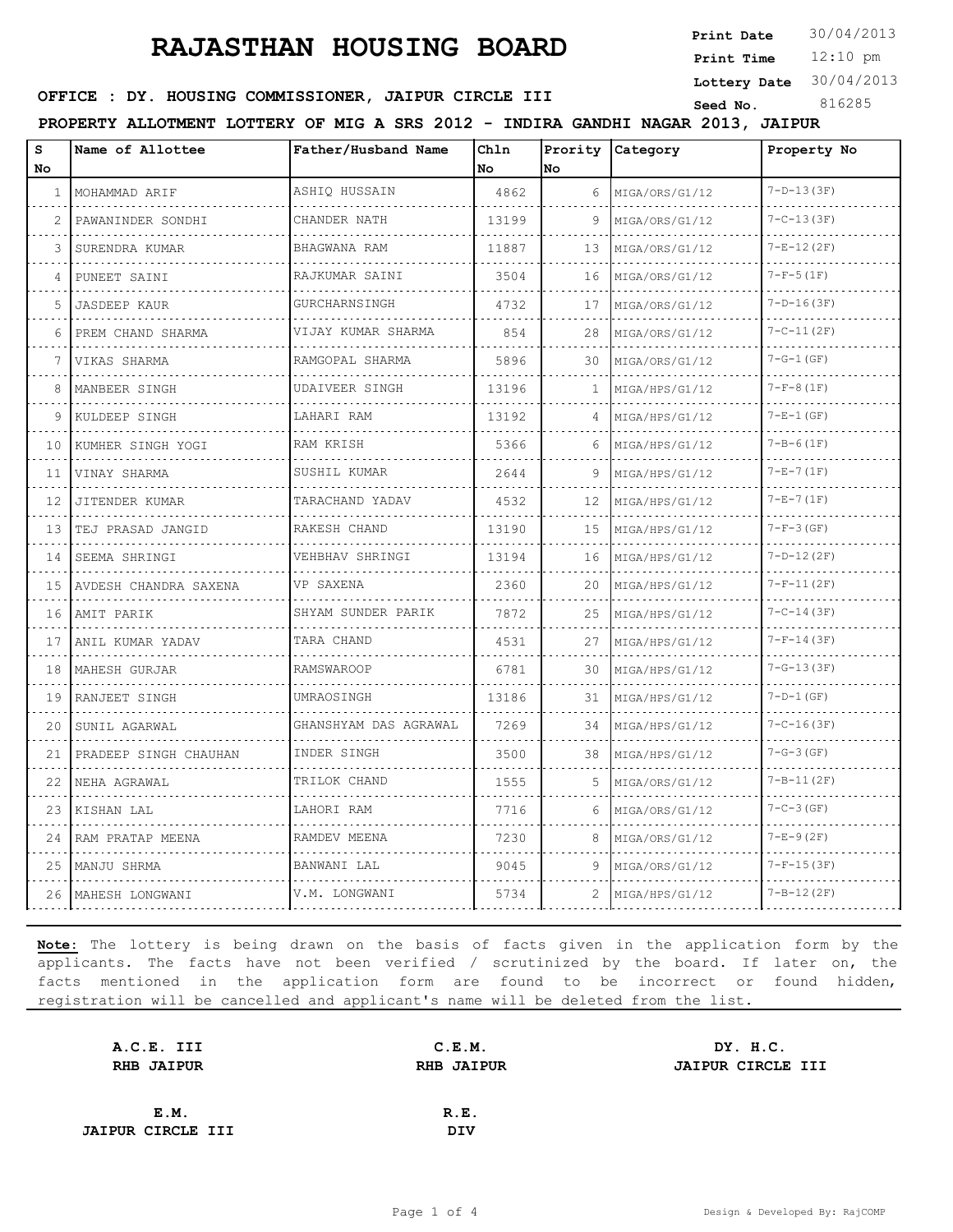# **RAJASTHAN HOUSING BOARD**

**Print Date**  $30/04/2013$ 

12:10 pm **Print Time**

**Lottery Date** 30/04/2013

## **SEED OFFICE : DY. HOUSING COMMISSIONER, JAIPUR CIRCLE III** Seed No. 816285

**PROPERTY ALLOTMENT LOTTERY OF MIG A SRS 2012 - INDIRA GANDHI NAGAR 2013, JAIPUR**

| s<br>No | Name of Allottee        | Father/Husband Name      | Chln<br>No. | No | Prority Category    | Property No      |
|---------|-------------------------|--------------------------|-------------|----|---------------------|------------------|
| 27      | SANJAY MEWARA           | BADRI LAL                | 7857        | 8  | MIGA/HPS/G1/12      | $7 - E - 10(2F)$ |
| 28      | GOPAL DAS               | DAYARAM                  | 8710        | 13 | MIGA/HPS/G1/12      | $7 - C - 4$ (GF) |
| 29      | SATISH KUMAR            | MILAP CHAND              | 5712        |    | MIGA/ORS/G2/12      | $7-E-15(3F)$     |
| 30      | SANTOSH DEVI SHARMA     | RAMESH CHAND SHARMA      | 8947        | 3  | MIGA/ORS/G2/12      | $7 - C - 12(2F)$ |
| 31      | SAVITA VERMA            | VIPIN                    | 6052        | 4  | MIGA/ORS/G2/12      | $7-D-14(3F)$     |
| 32      | <b>GOPI LAL SAIN</b>    | CHHITARMAL               | 3393        | 10 | .<br>MIGA/ORS/G2/12 | $7-F-7(1F)$      |
| 33      | MANISH RANGWANI         | .<br>GOVIND RAM RANGWANI | 8960        | 11 | MIGA/ORS/G2/12      | $6 - B - 22(2F)$ |
| 34      | SANGEETA GUPTA          | SACHIN                   | 2912        | 13 | MIGA/ORS/G2/12      | $7 - B - 15(3F)$ |
| 35      | DEEPAK KUMAR KALWANI    | SEVA RAM                 | 1625        | 14 | MIGA/ORS/G2/12      | $7-D-5(1F)$      |
| 36      | HIMANSHU VYAS           | MUKESH VYAS              | 1815        | 20 | MIGA/ORS/G2/12      | $7 - E - 3$ (GF) |
| 37      | SAROJ SHARMA            | BRIJ MOHAN SHARMA        | 5733        | 24 | MIGA/ORS/G2/12      | $7 - B - 9 (2F)$ |
| 38      | NAVNEET SOGANI          | AJIT KUMAR SOGANI        | 6097        | 27 | MIGA/ORS/G2/12      | $7-E-14(3F)$     |
| 39      | MANJU KUMAWAT           | SATYANARAYAN             | 1962        | 30 | MIGA/ORS/G2/12      | $7 - B - 13(3F)$ |
| 40      | RITU SHARMA             | OM PRAKASH SHARMA<br>.   | 12307       | 32 | MIGA/ORS/G2/12      | $7 - B - 16(3F)$ |
| 41      | NARENDRA SINGH BISHT    | NARYAN SINGH             | 2024        | 33 | MIGA/ORS/G2/12      | $7-F-9(2F)$      |
| 42      | USHA SARIN              | SHANTI RAM               | 6018        | 37 | MIGA/ORS/G2/12      | $7-F-10(2F)$     |
| 43      | MANJEET KAUR JUNEJA     | KARTAR SINGH             | 4731        | 38 | MIGA/ORS/G2/12      | $7-D-11(2F)$     |
| 44      | MOHAMMAD HIDAYAT        | MOHD RAHAT ALI           | 9123        | 2  | MIGA/HPS/G2/12      | $7-F-13(3F)$     |
| 45      | PRITI KHANDELWAL        | PRADEEP                  | 3250        | 4  | MIGA/HPS/G2/12      | $7-D-4$ (GF)     |
| 46      | JITENDRA KUMAR VADHWANI | RAJKUMAR                 | 2298        | 6  | MIGA/HPS/G2/12<br>. | $7 - C - 15(3F)$ |
| 47      | TANUJA JUNEJA           | KAPIL DEV                | 753         |    | MIGA/HPS/G2/12      | $7-F-6(1F)$      |
| 48      | NILESH DUGAD            | GUMAN MAL                | 3460        | 13 | MIGA/HPS/G2/12      | $7-G-14(3F)$     |
| 49      | ANIL KUMAR JAIN         | SIR CHAND JAIN           | 1509        | 16 | MIGA/HPS/G2/12      | $7 - C - 1$ (GF) |
| 50      | SHARDHA MATHURIA        | VIJAY SINGH              | 13209       | 17 | MIGA/HPS/G2/12      | $7-D-6(1F)$      |
| 51      | SHILPI PERIWAL          | SURENDER KUMAR PERIWAL   | 8365        | 19 | MIGA/HPS/G2/12      | $7-G-7(1F)$      |
| 52      | INDRA GUPTA             | PURUSHOTAM               | 7039        | 21 | MIGA/HPS/G2/12      | $7-E-16(3F)$     |

**Note:** The lottery is being drawn on the basis of facts given in the application form by the applicants. The facts have not been verified / scrutinized by the board. If later on, the facts mentioned in the application form are found to be incorrect or found hidden, registration will be cancelled and applicant's name will be deleted from the list.

| A.C.E. III               | C.E.M.            | DY. H.C.                 |
|--------------------------|-------------------|--------------------------|
| <b>RHB JAIPUR</b>        | <b>RHB JAIPUR</b> | <b>JAIPUR CIRCLE III</b> |
|                          |                   |                          |
| E.M.                     | R.E.              |                          |
| <b>JAIPUR CIRCLE III</b> | DIV               |                          |
|                          |                   |                          |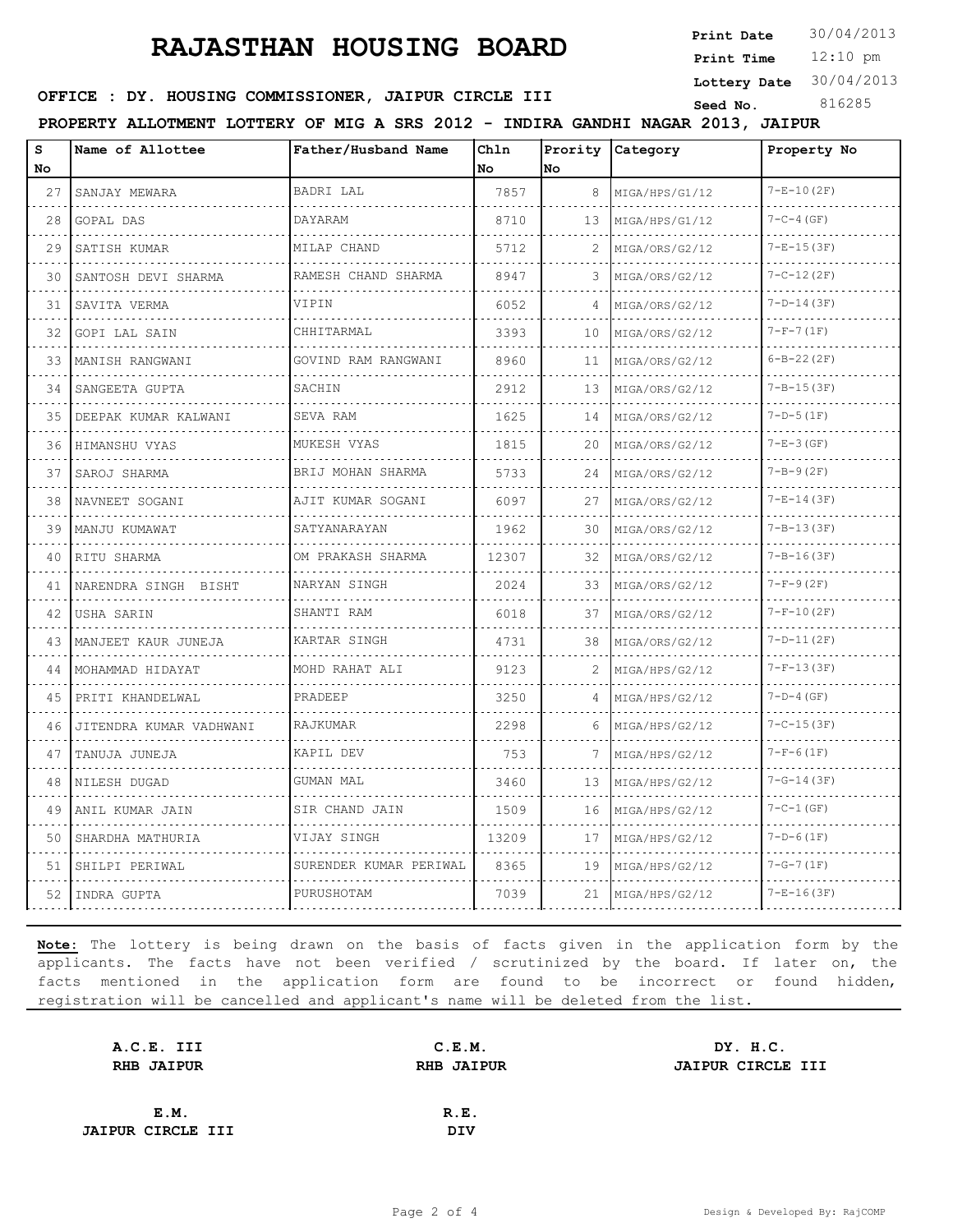# **RAJASTHAN HOUSING BOARD** Print Date 30/04/2013

**Print Date**

12:10 pm **Print Time**

**Lottery Date** 30/04/2013

#### **SEED OFFICE : DY. HOUSING COMMISSIONER, JAIPUR CIRCLE III** Seed No. 816285

**PROPERTY ALLOTMENT LOTTERY OF MIG A SRS 2012 - INDIRA GANDHI NAGAR 2013, JAIPUR**

S Name of Allottee **Chln Name of Allottee Father/Husband Name Prority Category Property No No No No** 53 TARUN MITTAL ASHOK 10352 26 MIGA/HPS/G2/12 7-B-14(3F) . . . . . . . . . . . . . . . . . . . . . . . . . . . . . . . . . 54 ABHISHEK JADAUN R S JADAUN 10652 30 MIGA/HPS/G2/12 7-D-9(2F) 55 SUNITA GUPTA SUNIL KUMAR 13271 32 MIGA/HPS/G2/12 7-D-7(1F) 56 EKTA BHATIYA ROHIT BHATIA 4454 38 MIGA/HPS/G2/12 7-G-2(GF) . . . . . . . . . . . . . . . . . 57 SHYAM SUNDER GUPTA RAMKISHORE 6008 43 MIGA/HPS/G2/12 7-G-11(2F)  $\sim$   $\sim$   $\sim$ <u>. . . . . . .</u> . . . . . . . . . . . . . . . . . . . . . . . . . . . . . . . . . 58 HANUMAN SAHAY GUPTA RAMESHWAR PRASAD 2910 1 MIGA/ORS/G2/12 7-E-2(GF) . . . . .  $\sim$   $\sim$ . . . . . . . . . . . . . . . . . . . . . . . . . . . . . . . . . . . . . 59 MAYANK SHARMA MOOLCHAND 11405 3 MIGA/ORS/G2/12 7-E-4(GF) . . . . . . . . . . . . . . . . . . . 60 ABHISHEK KHAIRWA RAMDEV SINGH 8655 4 MIGA/ORS/G2/12 7-D-10(2F) 61 MANOHAR CHANCHALANI DHARAMDAS 1021 1021 MIGA/HPS/G2/12 7-D-3(GF) 62 HARI SHANKAR GOUR MADANLAL SHARMA 8706 3 MIGA/HPS/G2/12 7-B-8(1F) 63 ABHISHEK KUMAR ADVOCATE BABULAL KUMAWAT 9028 6 MIGA/HPS/G2/12 7-E-6(1F) a a c and a straight - - - -. . . . . . . . . . . . 64 MANJU KUMARI VERMA GHYAN CHAND 6952 5 MIGA/ORS/G4/12 7-D-15(3F) <u>. . . . . . . . . . . . . . . .</u> . . . . . . . . . . . . .  $\sim$   $\sim$   $\sim$ . . . . . . .  $-$ 65 RUCHI SINGH VIPIN KISHORE 1089 7 MIGA/HPS/G4/12 7-B-7(1F)  $\mathcal{L}^{\mathcal{L}}(\mathcal{L}^{\mathcal{L}}(\mathcal{L}^{\mathcal{L}}(\mathcal{L}^{\mathcal{L}}(\mathcal{L}^{\mathcal{L}}(\mathcal{L}^{\mathcal{L}}(\mathcal{L}^{\mathcal{L}}(\mathcal{L}^{\mathcal{L}}(\mathcal{L}^{\mathcal{L}}(\mathcal{L}^{\mathcal{L}}(\mathcal{L}^{\mathcal{L}}(\mathcal{L}^{\mathcal{L}}(\mathcal{L}^{\mathcal{L}}(\mathcal{L}^{\mathcal{L}}(\mathcal{L}^{\mathcal{L}}(\mathcal{L}^{\mathcal{L}}(\mathcal{L}^{\mathcal{L$ . . . . . . . . . . . . . . . . . . . . . 66 SAVITRI RAM KISHAN 12305 10 MIGA/HPS/G4/12 7-E-5(1F) 67 RAJNEESH KUMAR MEENA RATTI RAM MEENA 5331 1 1 MIGA/0RS/G5/12 7-C-10(2F) 68 SURENDRA KUMAR MEENA BALJI MEENA  $\begin{bmatrix} 5333 & 2 \end{bmatrix}$  MIGA/ORS/G5/12  $\begin{bmatrix} 7-C-7(1F) \\ 7-C-7(1F) \end{bmatrix}$ . . . . . . . . . . . . . . . . . . . . . . . . . . . . .  $1.1.1.1.1$  $\sim$ . . . . . . . . . . . . . . . . 69 AJAY MEENA BADI NARYAN 11848 3 MIGA/ORS/G5/12 7-E-8(1F)  $\sim 100$ . . . . . . . . . . . . . . . . . . . . . . . . . . . . . . . . . . . . . . . . . . . . . . . . . . . . . 70 ANJALI MEENA C R MEENA 8477 4 MIGA/ORS/G5/12 7-D-2(GF) . . . . . . . . . . . . . . . . . . . . . . . . . . . . . . . . . . . . . . . . . . . . . . . . . . . . . . . . . . . . . . . . . . . . . 71 RAM BHAROSI RAJARAM 11819 5 MIGA/ORS/G5/12 7-C-8(1F) . . . . . . . . . . . . . . . . . . . . . . . . . . . . . . . . . . . . . . . . . . . . . . 72 MANOHAR LAL MEENA MANGYA RAM MEENA 13322 1 1 MIGA/HPS/G5/12 7-E-13(3F) 73 PUSPENDRA KR MEENA BABU LAL MEENA 9800 3 MIGA/HPS/G5/12 7-G-6(1F) 74 PINKI DEVI K L MEENA 5296 5 MIGA/HPS/G5/12 7-E-11(2F) 111 . . . . . . . . . . . . . . . . . . . . . . . . . . . . . . . . . . . . . . . . . . . . . . . . . . . . . . . . 75 MUNESH KUMAR MEENA RAMKHILADI MEENA 6420 6 MIGA/HPS/G5/12 7-B-10(2F) a a a a a a a a a l . . . . . . . . . . . . . . . . . . . . . . . . . . . . . . . . . 76 PADMAKER SHARMA RAMAVATAR 3086 1 MIGA/ORS/G6/12 7-D-8(1F)  $\sim$ . . . . . . . . . . . . . . . . . . . . . . . . . . . . . . . . . . 77 ANIL VARSHNEYA CHANDRA GUPT 12240 2 MIGA/HPS/G6/12 7-G-4(GF)  $\sim$   $\sim$   $\sim$ . . . . . . . . . . . . . . . . . 78 PHOOL SINGH HANUMAN SINGH 10173 2 MIGA/ORS/G8/12 7-C-5(1F)

**Note:** The lottery is being drawn on the basis of facts given in the application form by the applicants. The facts have not been verified / scrutinized by the board. If later on, the facts mentioned in the application form are found to be incorrect or found hidden, registration will be cancelled and applicant's name will be deleted from the list.

| A.C.E. III               | C.E.M.            | DY. H.C.          |
|--------------------------|-------------------|-------------------|
| <b>RHB JAIPUR</b>        | <b>RHB JAIPUR</b> | JAIPUR CIRCLE III |
|                          |                   |                   |
| E.M.                     | R.E.              |                   |
| <b>JAIPUR CIRCLE III</b> | DIV               |                   |
|                          |                   |                   |